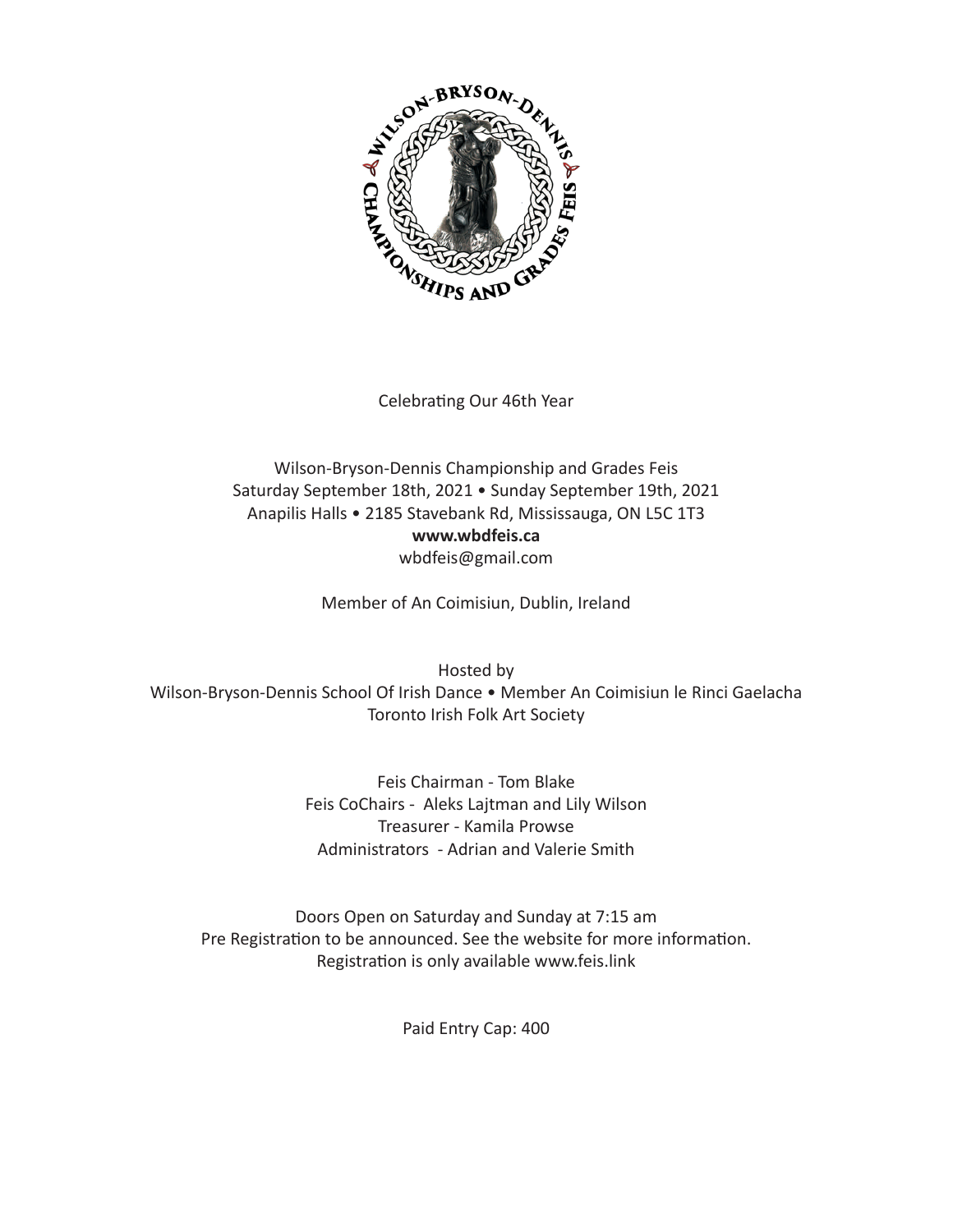| BEGINNER COMPETITIONS - \$10.00 per dance |                                                                        |                     |                    |
|-------------------------------------------|------------------------------------------------------------------------|---------------------|--------------------|
|                                           | Dancers may only wear school costume or skirt & blouse / pants & shirt |                     |                    |
| <b>Age Group</b>                          | <b>Reel (122 bpm)</b>                                                  | Light Jig (115 bpm) | Slip Jig (122 bpm) |
| Under 5                                   | B <sub>5</sub> R                                                       | B <sub>5</sub> L    | B <sub>5</sub> S   |
| Under 6                                   | B6R                                                                    | B6L                 | B <sub>6</sub> S   |
| Under 7                                   | B7R                                                                    | B7L                 | B <sub>7</sub> S   |
| Under 8                                   | B <sub>8</sub> R                                                       | B <sub>8</sub> L    | B <sub>8</sub> S   |
| Under 9                                   | B <sub>9R</sub>                                                        | B9L                 | B <sub>9</sub> S   |
| Under 10                                  | <b>B10R</b>                                                            | <b>B10L</b>         | <b>B10S</b>        |
| Under 11                                  | <b>B11R</b>                                                            | <b>B11L</b>         | <b>B11S</b>        |
| Under 12                                  | <b>B12R</b>                                                            | <b>B12L</b>         | <b>B12S</b>        |
| 12 & Over                                 | <b>B99R</b>                                                            | <b>B99L</b>         | <b>B99S</b>        |

| ADVANCED BEGINNER COMPETITIONS - \$10.00 per dance                     |                                                                |                  |           |                  |           |                     |
|------------------------------------------------------------------------|----------------------------------------------------------------|------------------|-----------|------------------|-----------|---------------------|
| Dancers may only wear school costume or skirt & blouse / pants & shirt |                                                                |                  |           |                  |           |                     |
| <b>Age Group</b>                                                       | Light Jig<br>Slip Jig<br><b>Treble Jig</b><br>Reel<br>Hornpipe |                  |           |                  |           | <b>St Patrick's</b> |
|                                                                        | (122 bpm)                                                      | (115 bpm)        | (122 bpm) | (92 bpm)         | (138 bpm) | (94bpm)             |
| Under 7                                                                | A7R                                                            | A7L              | A7S       | A7T              | A7H       | A7P                 |
| Under 9                                                                | A9R                                                            | A <sub>9</sub> L | A9S       | A <sub>9</sub> T | A9H       | A <sub>9</sub> P    |
| Under 11                                                               | A11R                                                           | A11L             | A11S      | A11T             | A11H      | A11P                |
| Under 13                                                               | A <sub>13</sub> R                                              | A13L             | A13S      | A13T             | A13H      | A13P                |
| 13 & Over                                                              | A99R                                                           | A99L             | A99S      | A99T             | A99H      | A99P                |

| NOVICE COMPETITIONS - \$10.00 per dance |                  |                  |                  |                   |                  |
|-----------------------------------------|------------------|------------------|------------------|-------------------|------------------|
| <b>Age Group</b>                        | Reel             | Light Jig        | Slip Jig         | <b>Treble Jig</b> | Hornpipe         |
|                                         | (113 bpm)        | (115 bpm)        | (113 bpm)        | (92 or 73 bpm)    | (138 or 113 bpm) |
| Under 7                                 | N7R              | N7L              | N <sub>7</sub> S | N7T               | N7H              |
| Under 9                                 | N <sub>9</sub> R | N <sub>9</sub> L | N <sub>9</sub> S | N <sub>9</sub> T  | N <sub>9</sub> H |
| Under 11                                | <b>N11R</b>      | <b>N11L</b>      | <b>N11S</b>      | <b>N11T</b>       | <b>N11H</b>      |
| Under 13                                | <b>N13R</b>      | <b>N13L</b>      | <b>N13S</b>      | <b>N13T</b>       | <b>N13H</b>      |
| 13 & Over                               | <b>N99R</b>      | <b>N99L</b>      | <b>N99S</b>      | <b>N99T</b>       | N99H             |

| PRIZEWINNER COMPETITIONS - \$10.00 per dance |                  |                  |                   |                  |
|----------------------------------------------|------------------|------------------|-------------------|------------------|
| <b>Age Group</b>                             | Reel             | <b>Slip Jig</b>  | <b>Treble Jig</b> | Hornpipe         |
|                                              | (113 bpm)        | (113 bpm)        | (92 or 73 bpm)    | (138 or 113 bpm) |
| Under 9                                      | P <sub>9</sub> R | P <sub>9</sub> S | P <sub>9</sub> T  | P <sub>9</sub> H |
| Under 11                                     | <b>P11R</b>      | <b>P11S</b>      | <b>P11T</b>       | <b>P11H</b>      |
| Under 13                                     | <b>P13R</b>      | <b>P13S</b>      | <b>P13T</b>       | <b>P13H</b>      |
| 13 & Over                                    | P99R             | <b>P99S</b>      | <b>P99T</b>       | <b>P99H</b>      |

| PRELIMINARY CHAMPIONSHIP - \$40.00 Sashes awarded to top 5. |                                                                                                                |  |  |
|-------------------------------------------------------------|----------------------------------------------------------------------------------------------------------------|--|--|
|                                                             | Reel (113 bpm - boys & girls) or Slip Jig (113 bpm - girls only) AND Treble Jig (73 bpm) or Hornpipe (113 bpm) |  |  |
| Under 9                                                     | PC <sub>9</sub>                                                                                                |  |  |
| Under 11                                                    | <b>PC11</b>                                                                                                    |  |  |
| Under 13                                                    | <b>PC13</b>                                                                                                    |  |  |
| Under 15                                                    | <b>PC15</b>                                                                                                    |  |  |
| Under 17                                                    | <b>PC17</b>                                                                                                    |  |  |
| 17 & Over                                                   | PC <sub>99</sub>                                                                                               |  |  |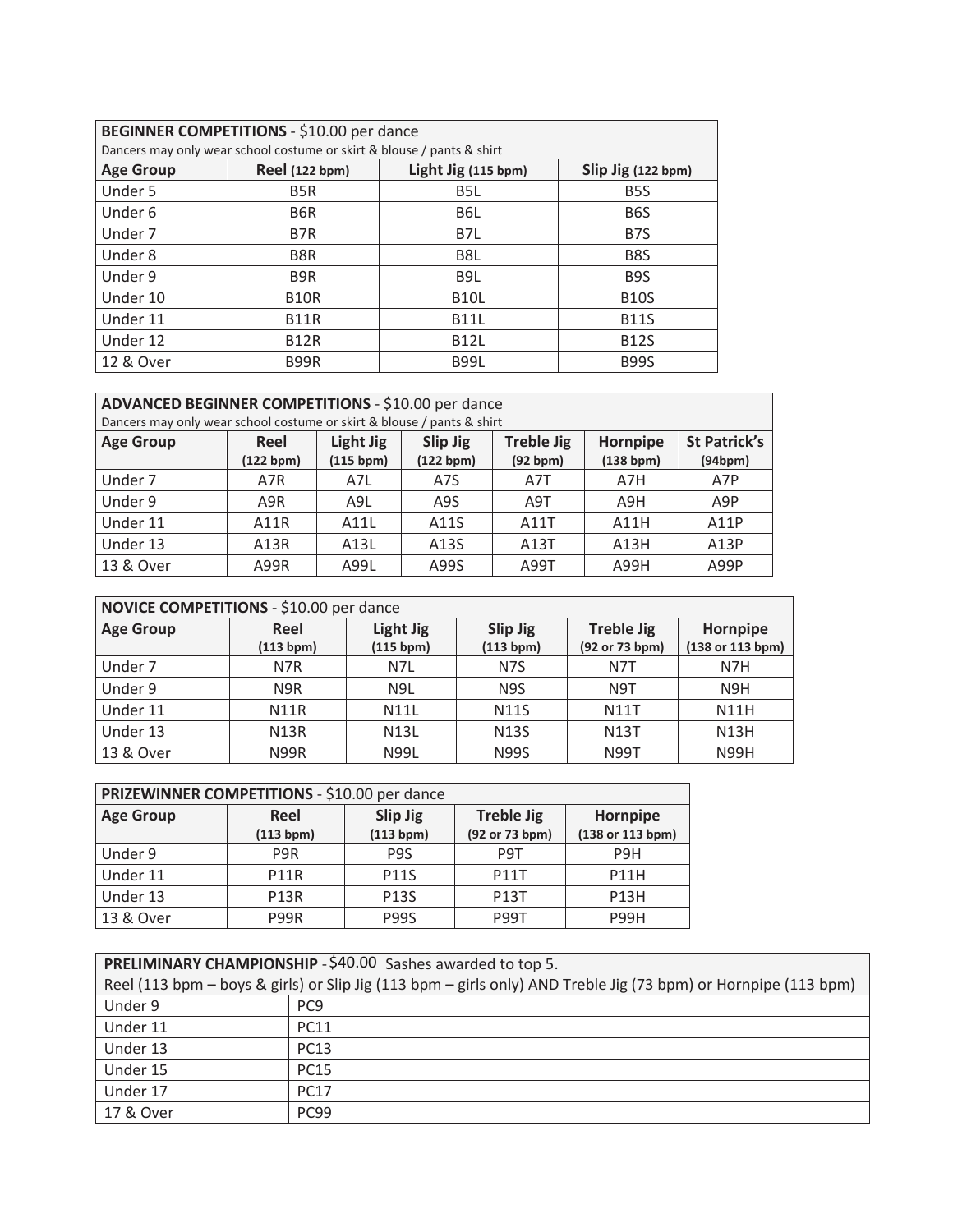OPEN CHAMPIONSHIP - \$50.00 Sashes awarded for top 5. Three rounds: Hard Shoe/Soft Shoe/Set Dance Reel (113 bpm – boys & girls) OR Slip Jig (113 bpm – girls only) AND Treble Jig (73 bpm) or Hornpipe (113 bpm) AND Set Dance choice

| THUS SEE DUITEC CITORED |                                    |
|-------------------------|------------------------------------|
| Under 9                 | C9 (will not be combined with U11) |
| Under 11                | C11                                |
| Under 13                | C13                                |
| Under 15                | C <sub>15</sub>                    |
| Under 17                | C <sub>17</sub>                    |
| Under 19                | C19                                |
| 19 & Over               | C99                                |

# **Canadian National Prep for Grades Level - \$25**

 $3.38<sub>0</sub>$  and  $3.31<sub>0</sub>$  and  $3.31<sub>0</sub>$  and  $3.31<sub>0</sub>$ U9, U11, U13, U15 & 15 and over 3 steps hardshoe/softshoe Sash awarded to the top dancer in each group

#### **ENTRY FEES**

| Item                    | Fee   |
|-------------------------|-------|
| Solo Dances             | \$10  |
| Prelim Champs           | \$40  |
| Open Championship       | \$50  |
| <b>Family Max</b>       | \$140 |
| <b>Family Admission</b> | \$20  |

Family Maximum \$140 \*\*\* \*Family Admission and Specials do NOT count towards the family max.

## **Eastern Canadian Region Rules**

*Amended: 3 December 2006; 27 January 2008, 6 November 2008, 10 August 2011, 23 November 2011, 4 December 2013, 13 November 2014, 30 December 2016, 2 May 2017, 29 April 2018, 28 April 2019, 28 January 2021*

- 1. Boys and girls must be combined in all levels
- 2. Advanced Beginner, Novice and Prizewinner competitions with 15 or more entries shall be split to single age groups (effective Jan 1 2017). Should one side of the split have four or fewer entries, the feis organizers may choose to not split the original competition. Double-aged competitions with four or fewer entries will not be merged.
- 3. Preliminary and Open Championship competitions with 25 or more competitors must be split by year of birth (or exactly in half in the case of senior level age groups) (effective Jan 1 2017).
- 4. Competitions not reaching the thresholds noted above may not be split.
- 5. Entries received after splits/mergers have been approved by the Feis Liaison and communicated to the Feis Chair shall not mandate further adjustments (effective Jan 1 2017).
- 6. Preliminary Championship: In addition to the IDTANA definition, a Preliminary Championship dancer in the ECR is "one who has achieved 1st place in one light dance (reel or slip jig), AND 1st place in one heavy dance (treble jig or hornpipe) in the Prizewinner grade".
- 7. Dancers in Under 8 and Under 9 preliminary set dance competitions must dance a traditional set dance from the An Coimisiún le Rincí Gaelacha approved list. Such will be danced three at a time (except for Open Championship, which will be danced one at a time) where stage size permits; otherwise, they will be danced two at a time.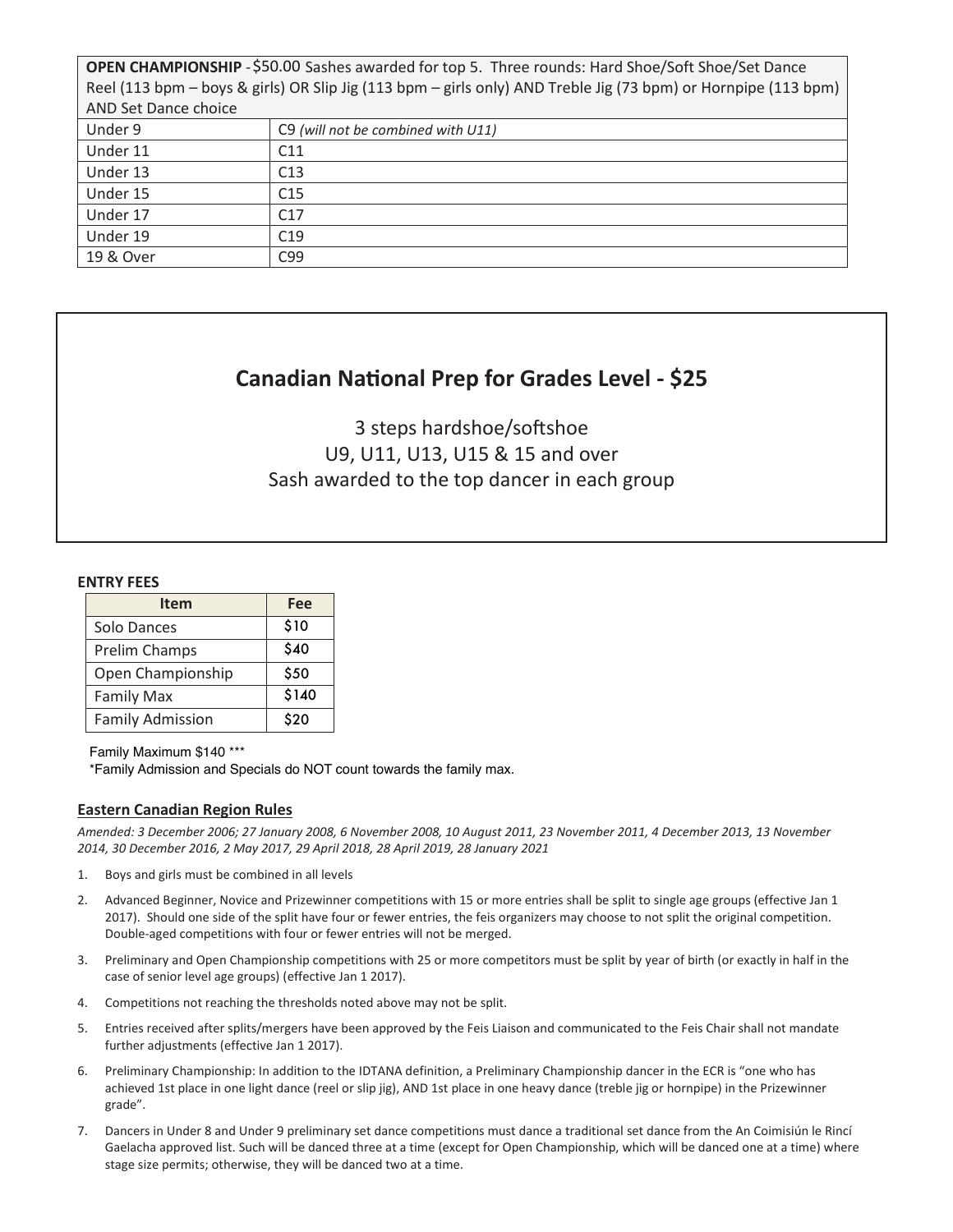- 8. A dancer who wins First Place in two Preliminary Championship competitions (with five competitors or more) must advance to Open Championship in the following year. If the second win is achieved in a different calendar year, then the dancer must advance to Open Championship at their next competition. (If their next competition is to be held on the same weekend as that second win, then they shall not be required to advance levels until the following weekend) (effective April 28, 2019)
- 9. All dancers (solo and teams) must be in full costume and Irish dance shoes for award presentations.
- 10. There is to be an 8-bar break between lines of dancers in Beginner competitions.
- 11. All speeds MUST be listed on the feis syllabus as shown in the regional syllabus.
- 12. Feiseanna may apply on an annual basis for additional age groups for grade level competitions and/or single age groups for Preliminary and Open Championship events.
- 13. Open Championship competitions shall consist of three rounds judged by three adjudicators. Permission MUST be sought from the Regional Director to offer alternative systems such as rotating panels etc. (effective April 28, 2019).

## **North American Feis Committee Rules (temporarily including until updated by IDTANA**

\*Adopted by the North American Feis Commission, Effective January 1 2017)

- 1. In the case of all solo and team competitions in all grades, the age of a competitor on 1st January of the year in which the competition is held will determine the right of entry. For the purposes of this Rule a competitor whose birthday occurs on 1st January shall be deemed to be under the age attained on that date.
- 2. Competitions are open to all but those holding a TMRF, TCRG, or ADCRG designation. All dancers must be pupils of a person currently registered with An Coimisiún as a Dancing Teach of any category.
- 3. A competitor may be disqualified for any of the following reasons:
	- a) Conduct unbecoming a lady or gentleman.
		- b) Failure to report on time to compete. (Penalty: disqualification from said event)
	- c) Falsification of age or other important facts i.e., teaching, award winning, competing under another competitor's name or number, etc.
- 4. Competitions may be closed if there are no competitors at the assigned stage ready to compete when the competition is scheduled or announced. May not pertain to a situation where competitors are involved in stage conflicts.
- 5. Solo competitors in First Feis (if offered), Beginner, Advanced Beginner, Novice or Open (Prizewinner) competitions:
	- a) Must compete in their own age group.
	- b) Must be prepared to perform two steps in each event.
	- c) Cannot change competition on the day of the Feis.
- 6. Steel taps or "bubble" heels on dancing shoes, display of awards, wearing of shorts or other unconventional dress is prohibited. Authentic Gaelic dress is desired. First Feis (if offered), Beginner and Advanced Beginner, aka Beginner I and II, must wear a class costume, or a skirt and blouse. All other categories are excluded from this rule. Modest attire is encouraged when a competitor is not dancing.
- 7. Competitor's number must be worn and visible to adjudicators when performing in all competitions; use of reflective plastic number covers is discouraged.
- 8. Awards will be determined in proportion to the number of entries in each competition and to the degree of proficiency shown.
- 9. Complaints must be in writing, stating names and other factual information and signed by the complainant. A ten-dollar fee must be enclosed and presented to the Feis Chairman within one hour of the occurrence. The fee will be returned if the complaint is upheld.
- 10. The Feis Committee and any organization affiliated with same, will not be held responsible for personal injury, property loss or damage. Destruction of Feis property or rental property will be punishable by law.
- 11. The Feis reserves the right to reject any entry for cause, to cancel all or part of the Feis and to limit competitors' performing time. The decision of the Feis Committee is final in all matters connected with the Feis.
- 12. All Feiseanna must have a process to allow parents to request that their child or children's name(s) not be listed on the posted competitor list prior to the day of the Feis.
- 13. Competitors must answer all questions as required by the Feis Entry committee, including teacher's name, and enclose the entry fee when mailing. Failure to do so will result in a rejected entry. Entries must be postmarked on or before the closing date or they will be subject to a \$20 late fee.
- 14. Entrants in any Championship event may not enter in any other (Grade) events, but may enter in Figure Dances. Entrants in Championships should specify on the entry form their choice of set dance. Entrants cannot change competition or category on the day of the competition**.** 
	- a) Dancers must qualify for Open Championship via the method now in place for Preliminary Championship, i.e. two  $1<sup>st</sup>$  place wins.
	- b) Dancers must compete in the Preliminary Championship competition in order to qualify for Open Championship
	- c) The regional syllabus where the Feis is being held may have different qualifications for entry.
- 15. Combining male and female dancers in any age category is left to the discretion of each region of the IDTANA.
- 16. Preliminary Championships are open to those who, at any NAFC recognized Feis:
	- a) Have won 1st place in both an open/prizewinner light and heavy shoe competition, and
	- b) Have never won 1st, 2nd or 3rd in Open Championship. A dancer who wins two first place awards will move on to Open Championship at the next Feis they enter, or as soon as the second win is achieved, in any age category, in the following years. Only in the case of back-to-back Feiseanna (successive days), in which case the first win in the first Feis will not change the dancer's status for the second Feis. A dancer is required to perform a light shoe dance (reel or slip jig for ladies and reel only for men), and a hard shoe dance. A Feis can opt to offer either a) a set dance or b) a jig/hornpipe.